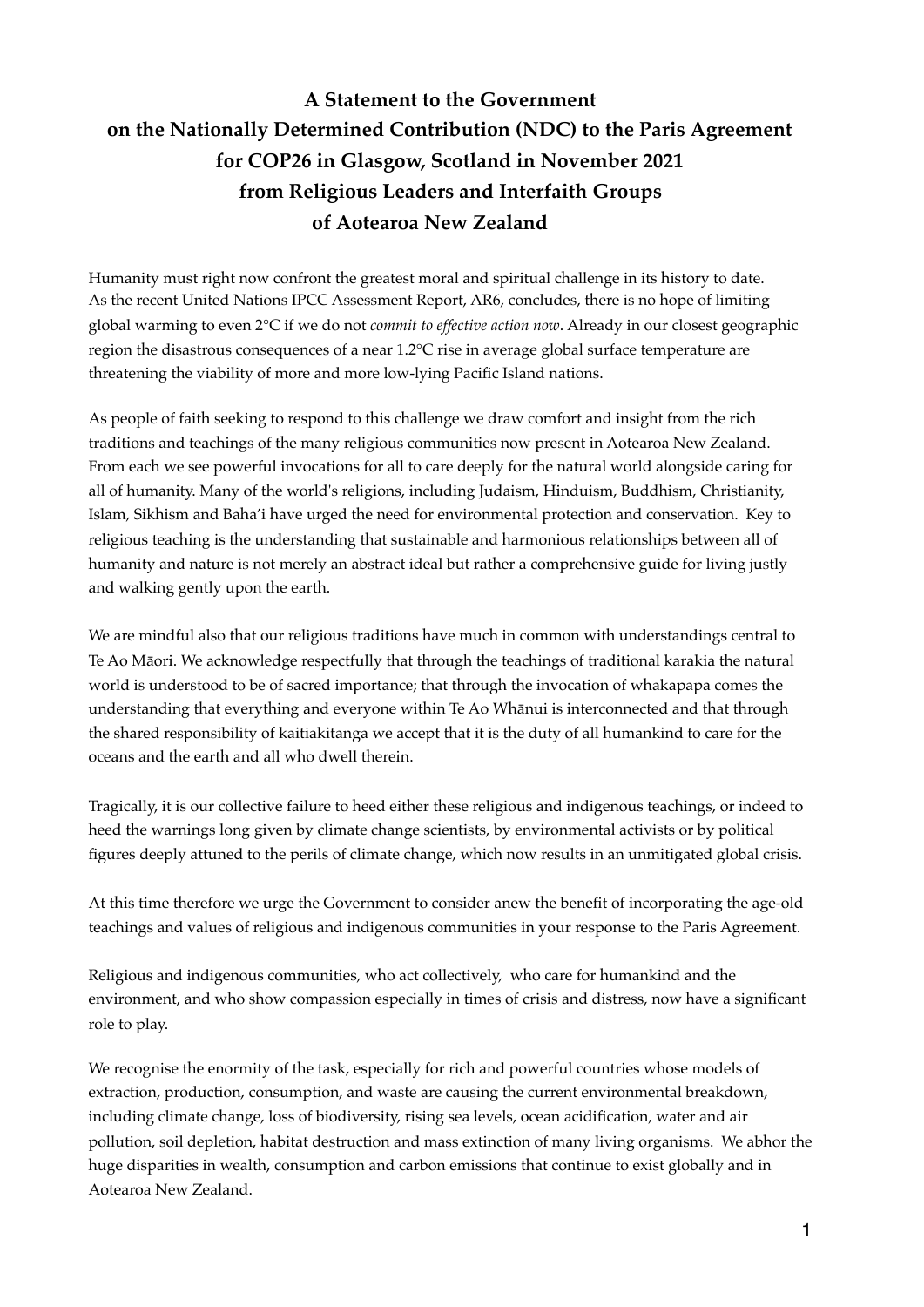Specifically we call on the Government to engage the climate change kaupapa by:

- Committing to the strongest possible Nationally Determined Contribution (NDC) to the COP26 climate negotiations, in order to align the 2022 -2030 NDC with a 1.5℃ limit to global temperature increase. To do this, our nation must aim to achieve at least a 50 per cent reduction in greenhouse gas emissions by 2030 and aim to achieve net zero emissions earlier than 2050.
- Committing to include people expert in the climate change issues from within religious and indigenous communities to represent Aotearoa New Zealand at all international climate change forums. Respect for Te Tiriti o Waitangi requires equitable Māori/non-Māori partnership relationships to be reflected in all aspects of representation and leadership associated with bodies established to work on these matters into the future.
- Actively advocating for those island nations of the Pacific already suffering from sea level rise and other hugely destructive direct climate change impacts.
- Ensuring a Just Transition by giving attention to measures such as: assessment of distributional inequities; policies to address unequal impacts and ensure income support; support of workers in high emissions sectors to retrain for roles in a zero-emissions economy.
- Supporting citizens disadvantaged by the climate crisis, through changes in government policies on tax, agriculture, energy and transport, and greatly increased investments in green and sustainable technology and practices.
- Ensuring that any use of purchased off-shore credits for mitigation is a "last resort" measure and is robustly verified for environmental integrity.
- Making the transition to a non-exploitative and green economy a top priority, the transition supported by science-based targets that are aligned with a healthy, resilient and zero-emissions future.
- Funding education on climate transitions on a par with public education for the management of the Covid-19 pandemic, providing a recalibrated system of education which will prepare young people and adults in a process of life-long learning for participation in a regenerative economy.
- Working with all those who are already actively educating people about climate change and climate action, including indigenous and faith communities.
- Taking a principled approach to responsibility for historic emissions. In achieving high standards of living, Aotearoa New Zealand has emitted more carbon per capita than most other countries. We therefore have a greater responsibility to reduce emissions as well as greater capacity to reduce emissions. This goes along with providing support for 'developing countries' to develop further through low emissions economies.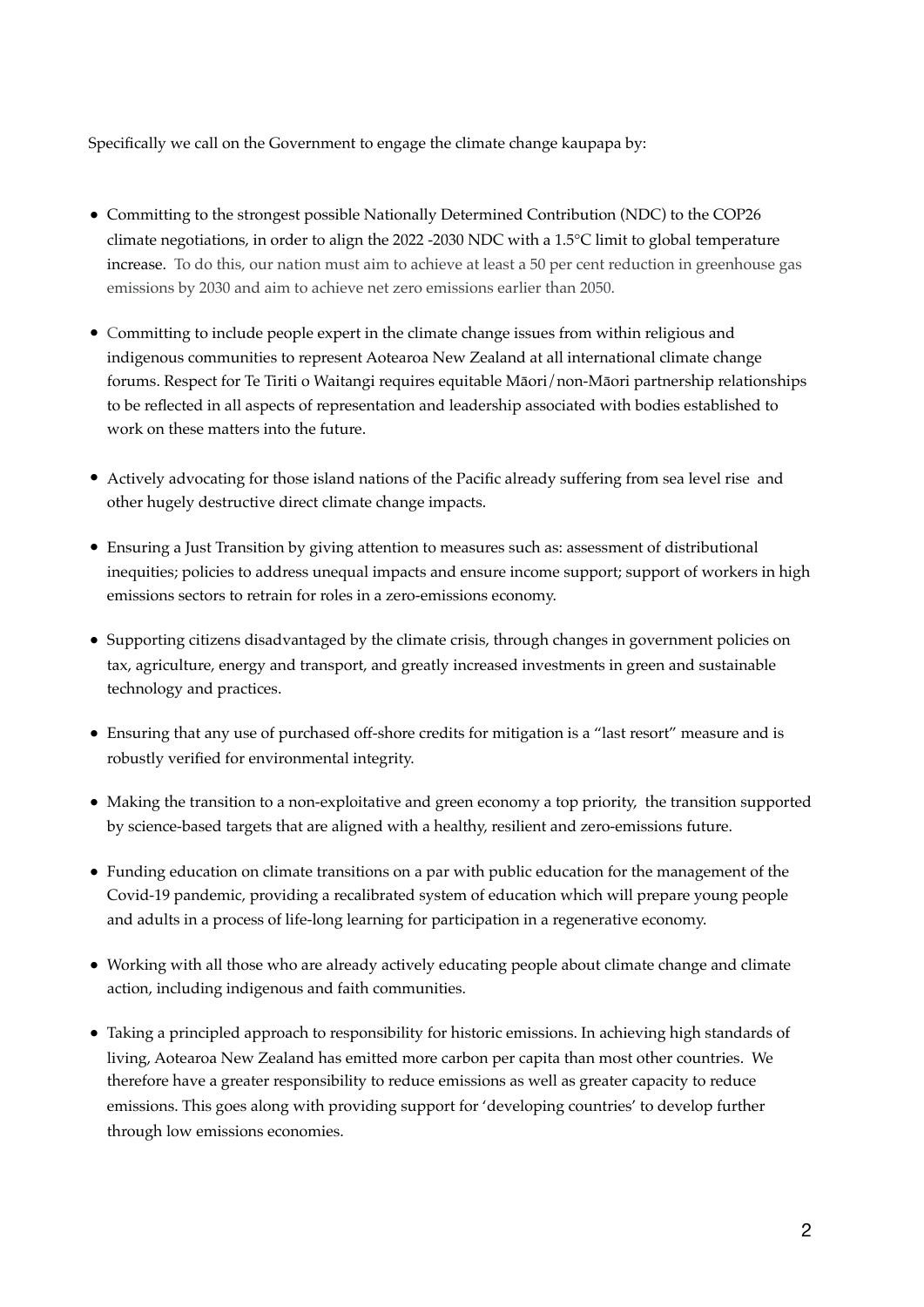A Tiriti/Treaty of Waitangi Relationships Framework must guide the new NDC and all other aspects of response to the climate emergency. Te Ao Māori offers an integrated worldview which supports the whole-of-systems approach needed for a regenerative economy. Tangata Whenua-approved applications of tikanga will ensure that agreed standards provide the protection required for ngā taonga tuku iho, te whenua and te taiao (heritage, land and nature) This will have a positive impact on the restoration of ecological balance and on harm reduction levels in particular.

Faith communities are committed to putting energy into the task of restoring our relationships with the natural world in ways that work. Faced with the existential threat inherent in the climate crisis, we will draw on time-tested methods within our traditions, such as practices of renewal and behaviour change, renunciation, living simply and caring for each other, to guide us in undertaking this sacred work of restoration together, Tangata Whenua and Tangata Tiriti.

We therefore call on the Government to find the moral and political courage that is required to engage this kaupapa fully on our behalf, both at home and at COP26 in Glasgow.

> Kia hora te marino May the seas be calm Kia whakapapa pounamu te Moana May the shimmer of summer

Kia tere te kārohirohi Glisten like the precious greenstone And dance gently across our pathways

 (as together we seek now to preserve and protect the most sacred gift of all, the gift of all of life on the earth.)

The Statement was prepared jointly by members of the Religious Diversity Centre together with a specially commissioned workgroup of persons well versed in matters of Climate Change:

> *The Religious Diversity Centre Trust co-chairs, Jocelyn Armstrong, Dr Jenny Te Paa Daniel, The Advisory Workgroup: The Ven. Amala Wrightson, Dr Paul Blaschke, Dr Mary Eastham, Dr Anwar Ghani, Dr Nicola Hoggard Creegan, Sunlou Liuvaie, Dr Betsan Martin, Dr Richard Milne, Rod Oram, Amy Ross, Mandira Shailaj, Dr Bob Skipp, Anton Spelman.*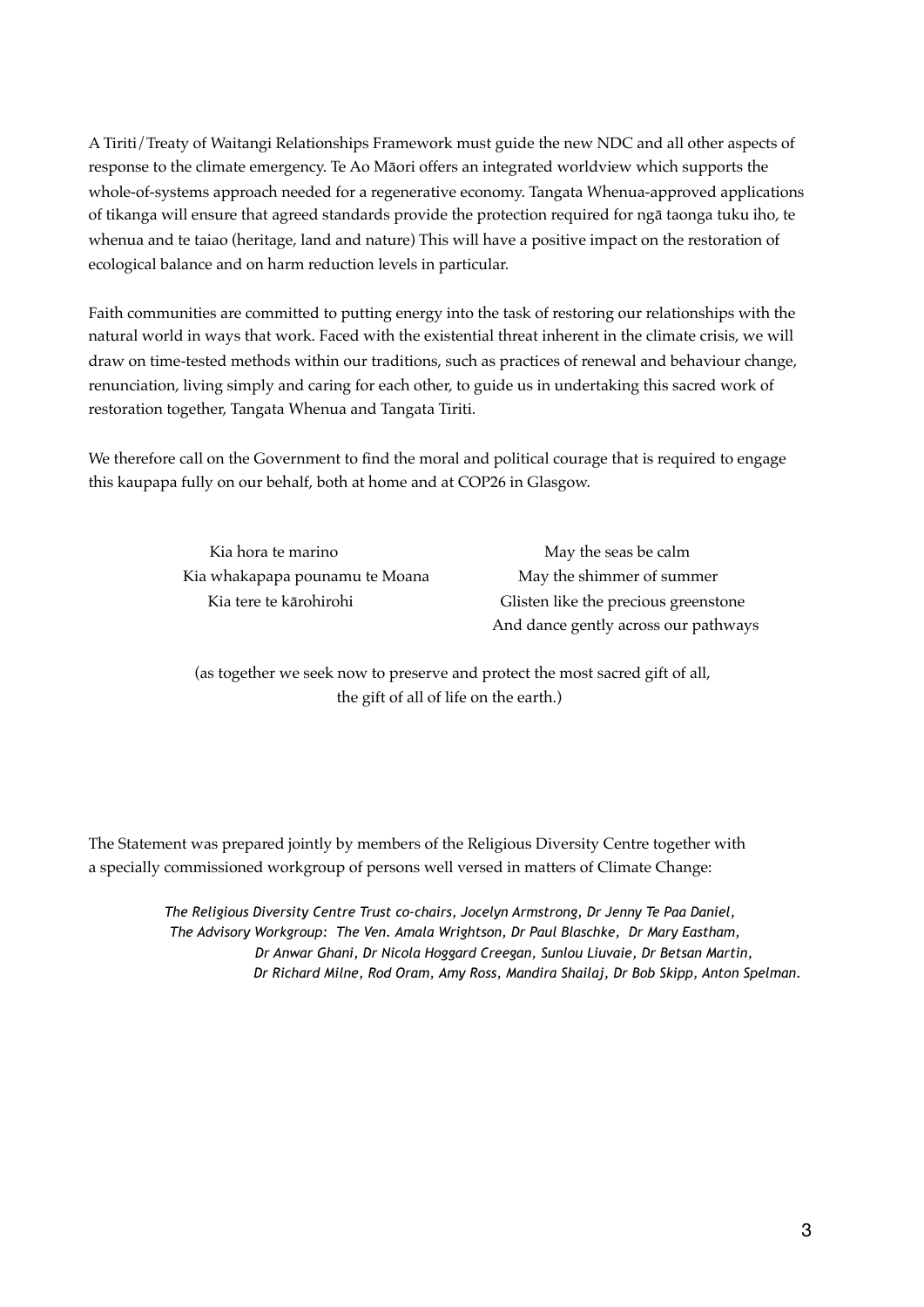## **The Statement to the Government on the NDC to the Paris Agreement for COP26**

has been endorsed by the following Religious Leaders and Interfaith groups: (To 30 September 2021)

Suzanne Mahon, Executive Officer, National Spiritual Assembly of the Bahá'is of New Zealand Paddy Payne, Bahá'í Office of Public Affairs The Most Reverend Philip Richardson, Archbishop, Anglican Church Aotearoa New Zealand Polynesia The Right Reverend Ross Bay, Bishop, Anglican Diocese of Auckland The Right Reverend Dr Eleanor Sanderson, Assistant Bishop, Anglican Diocese of Wellington The Right Reverend Justin Duckworth, Bishop, Anglican Diocese of Wellington The Reverend Prince Devanandan, Anglican Church, of Aotearoa, New Zealand, Polynesia Bishop Richard Randerson, CNZM Cardinal John Dew, Catholic Archbishop of Wellington Archbishop Paul Martin, Coadjutor Archbishop of Wellington Emeritus Bishop Peter Cullinane, Catholic Diocese, Palmerston North The Reverend Andrew Doubleday, President, Methodist Church of Aotearoa New Zealand The Right Reverend Hamish Galloway, Moderator Elect, Presbyterian Church of Aotearoa New Zealand Apotoro Takiwa Kereama Pene, Te Haahi Ratana Rangi McLean, Tohunga, Te Haahi Ringatu Alistair and Anne Hall, Co-Clerks, Yearly Meeting, Religious Society of Friends (Quakers) Ibrar Sheikh, President, Federation of Islamic Associations of New Zealand Sheikh Rafat Najm, Al Hikmah Trust Rajaie Ghashi, President, Islamic Council of New Zealand Rabbi JoEllen Duckor, Wellington Rabbi Dean Shapiro, Beth Shalom, Auckland Sridhara Mysore, Hindu Community Outreach and Liaison Acharya Ajay Tiwari, Sanskrit Yoga & Jyotish Trust, Hindu Kishan Raj, President, Chinmaya Mission New Zealand Abbess Manshin, Fo Guang Shan Buddhist Temple. Ven. Drupon Kunchok Yeshe, Retreat Master, Milrepa Retreat Centre Ven. Walimada Jinalankara Thero, Abbot, Dhamma Gavesi Meditation Centre Ajahn Chandako, Abbot, Vimutti Forest Monastery Philip Shinko Squire Roshi, Teacher and Leader, Green Mountain Zen Master Chang Lin, Abbess, Pu Shien Temple